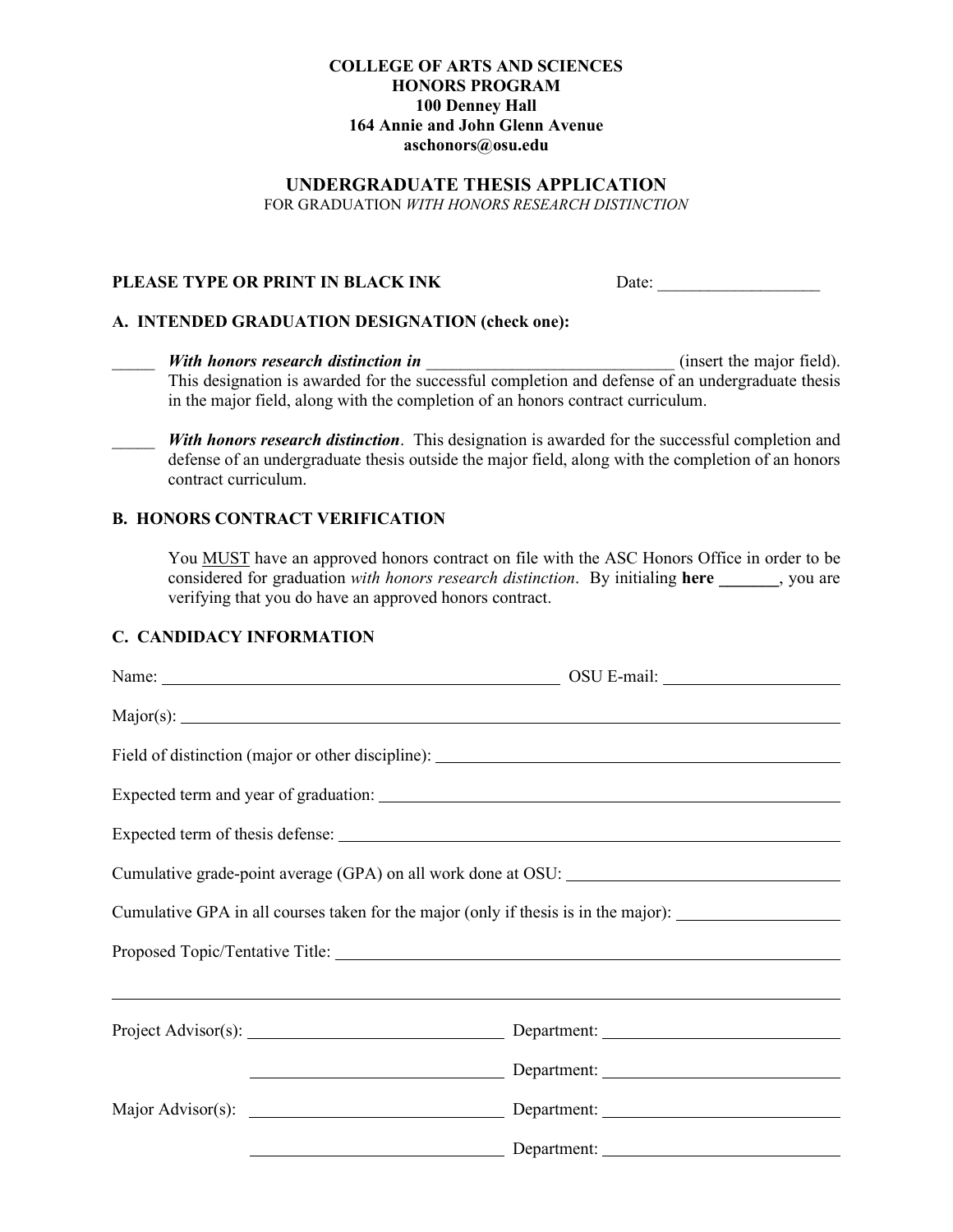Undergraduate Thesis Application for Graduation *with Honors Research Distinction* Page 2

## **D. PROPOSED RESEARCH CREDIT HOURS**

I have completed, or intend to complete, the following special course work\* for my research (minimum of 4 hours of 4999H or equivalent combination designated by your department for thesis research):

| Courses (Department, number, and title) | Hours | Term | Year                                      | Grade |
|-----------------------------------------|-------|------|-------------------------------------------|-------|
|                                         |       |      |                                           |       |
|                                         |       |      |                                           |       |
|                                         |       |      |                                           |       |
|                                         |       |      |                                           |       |
|                                         |       |      | <b>Total Thesis Research Credit Hours</b> |       |

\**Please note: It is your responsibility to schedule your research credit hours each term by the relevant course add deadline. This will require written permission of the instructor each semester.*

# **E. INFORMATION PERTAINING TO THE MAJOR**

If you are pursuing graduation *with honors research distinction in [the major field]*, please be aware of the following:

- The Major Program Form in your Honors Contract MUST be accurate and up-to-date. You should attach a revision form signed by your major advisor to this application if the major needs to be updated.
- If your major department offers an honors version of the major, you must complete the honors major in order to graduate *with honors research distinction in [the major field]*. Please consult early with the departmental honors advisor about the major program.

### **F. ORAL DEFENSE PAPERWORK**

Paperwork relating to your defense committee and your oral defense is sent to you and your project advisor at the beginning of the term in which you have indicated you intend to complete the oral defense. You will receive a link to the **Defense Committee Proposal** and a copy of the **Certification for Graduation** *with Honors Research Distinction* form, along with instructions for the oral defense, via email from the ASC Honors Office. This information is also available at http://aschonors.osu.edu/oralexam. If you are defending your thesis before your term of graduation, you should be sure to note this on the previous page. **If you find that it is necessary to change the term in which your defense or graduation takes place, you must notify the ASC Honors Office immediately**.

### **G. DESCRIPTION OF THE UNDERGRADUATE THESIS PROJECT**

Be sure to **attach to this application a brief description or outline of your project** (maximum of 500 words), including an indication of the significance of your inquiry and its relation to larger issues in the discipline.